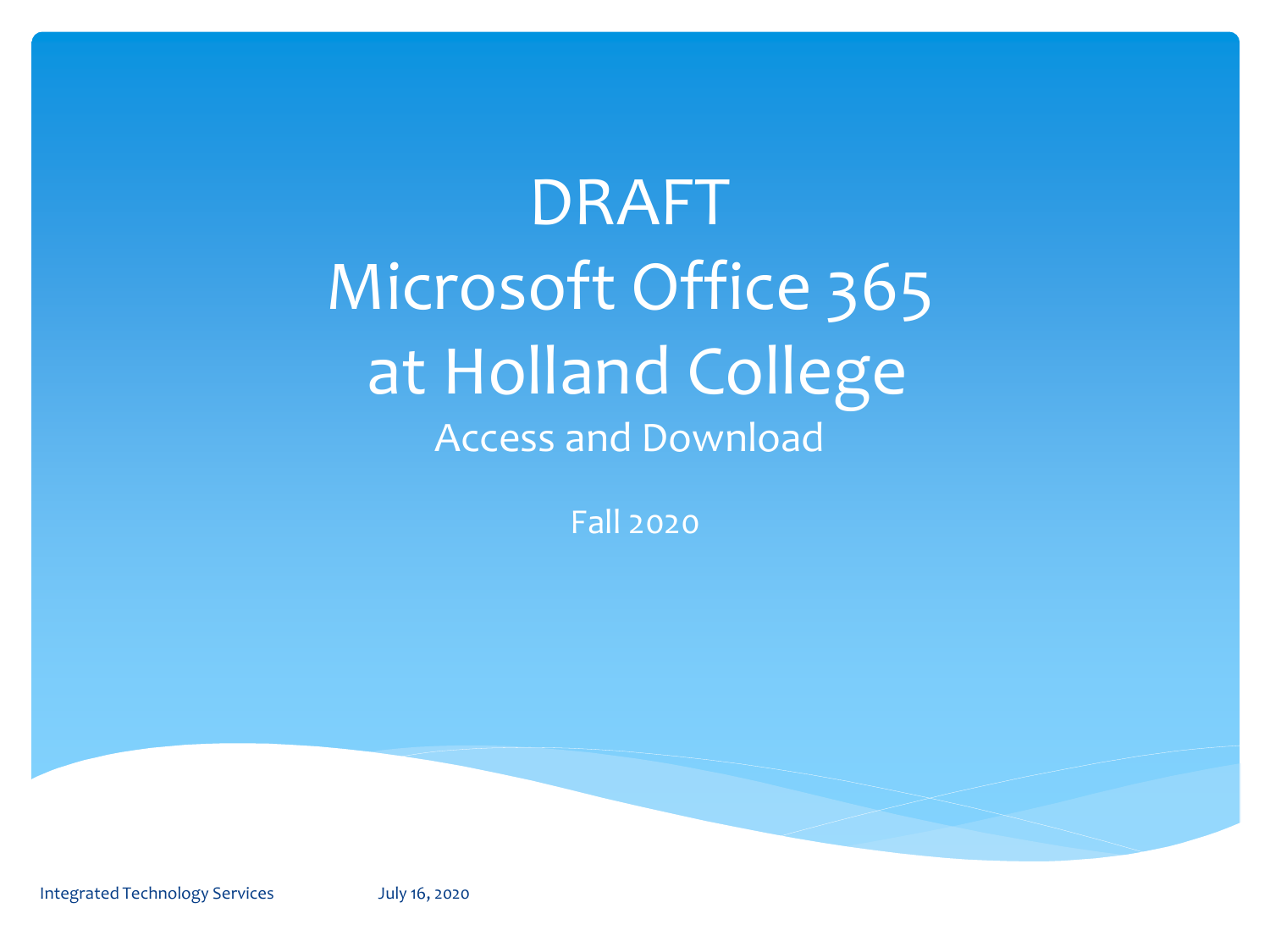### Office 365 for Education Basic Access and Use

All current Holland College staff and students may access Microsoft Office **Online** applications, or download the latest **FULL**  version of Microsoft Office to be used on up to (5) personal devices [latest version is **Office 2019**, but it continually updates]

 **For computers (PC or Mac)** – just log into the Microsoft Office 365 Portal with your Holland College username and password (same as you use to log into the Holland College network)

[https://portal.hollandcollege.com](https://portal.hollandcollege.com/)

 **To download Microsoft Office onto a mobile device**, just search for the APP on the appropriate App Store (Google Play or Apple Store). When prompted, use your Holland College email address and password to log into Microsoft Office.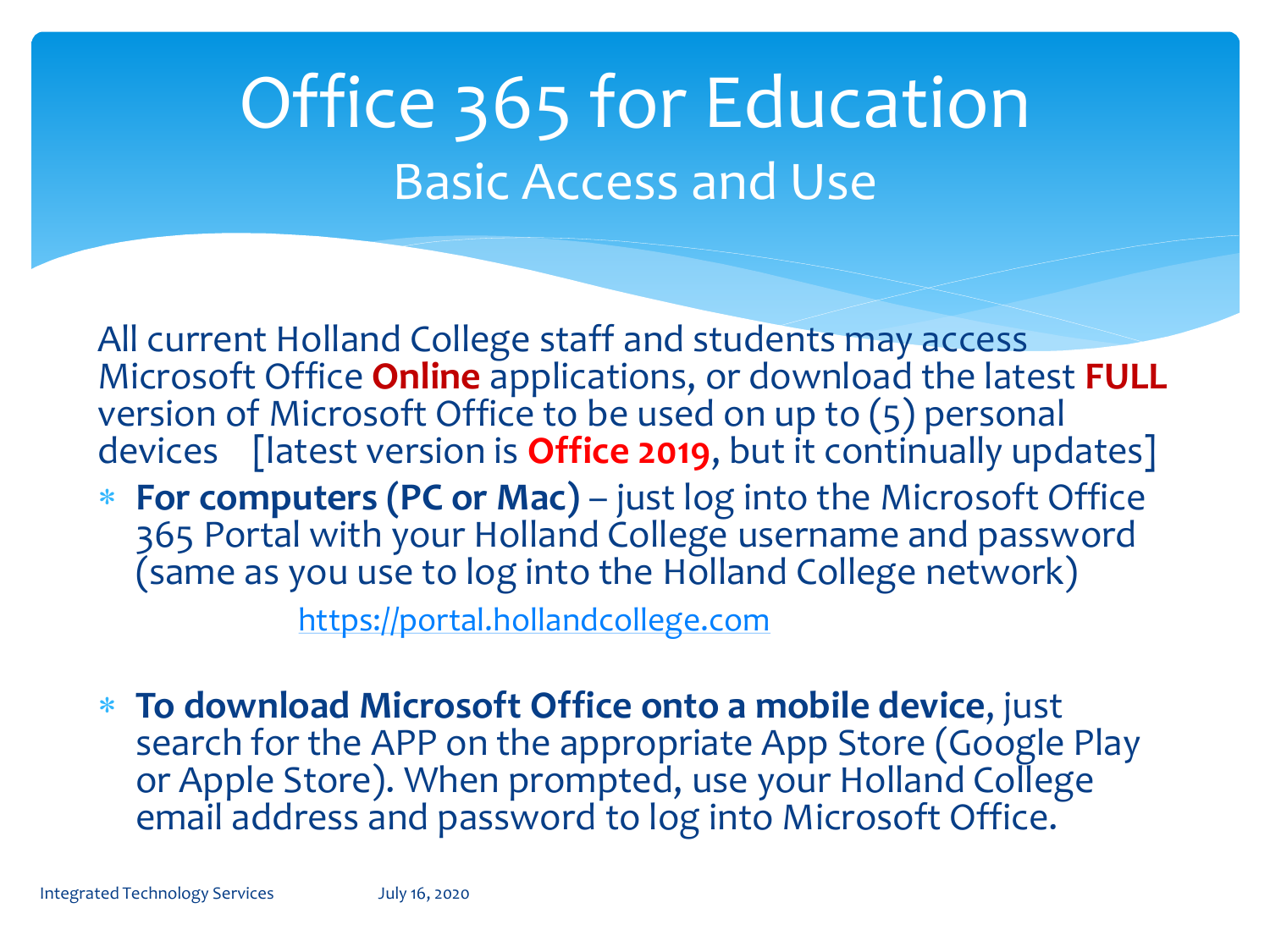### Office 365 for Education Basic Access and Use

Click here to see Apps

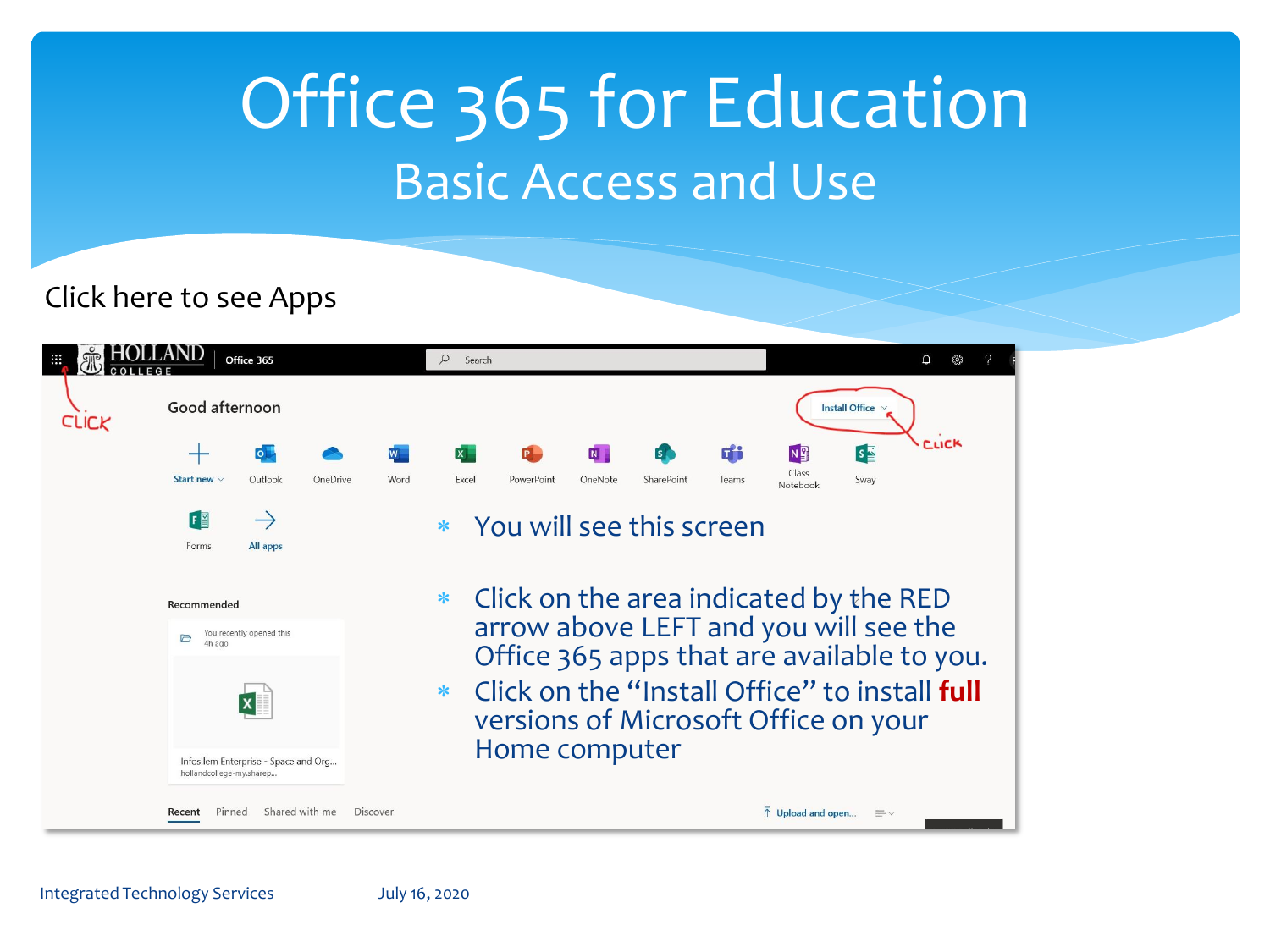### Office 365 for Education Available Applications

| Ш                      |                                    |  | Office 365 $\rightarrow$             | eDrive                                                                                                                          |                 |                            |                  |
|------------------------|------------------------------------|--|--------------------------------------|---------------------------------------------------------------------------------------------------------------------------------|-----------------|----------------------------|------------------|
|                        |                                    |  |                                      | $\overline{\uparrow}$ Upload $\vee$ $\overrightarrow{B}$ Share $\heartsuit$ Copy link $\mathfrak{p}^{\mathfrak{a}}$ Flow $\vee$ |                 |                            |                  |
| Apps                   |                                    |  |                                      |                                                                                                                                 |                 |                            |                  |
|                        | 0 Outlook                          |  | OneDrive                             | <b>Documents</b>                                                                                                                |                 |                            |                  |
|                        | Word                               |  | $X \nightharpoonup$ Excel            | Name $\vee$                                                                                                                     | Modified $\vee$ | Modified By $\vee$         | File Size $\vee$ |
|                        |                                    |  |                                      |                                                                                                                                 |                 |                            |                  |
| lP ⊒                   | PowerPoint                         |  | N OneNote                            |                                                                                                                                 |                 |                            |                  |
| $\mathbf{s}$           | SharePoint                         |  | $T^8$ Teams                          |                                                                                                                                 |                 |                            |                  |
| N <sup>2</sup>         | Class Notebook 5 <sup>5</sup> Sway |  |                                      |                                                                                                                                 |                 |                            |                  |
| F層                     | Forms                              |  | <b>Age</b> Planner                   |                                                                                                                                 |                 |                            |                  |
| All apps $\rightarrow$ |                                    |  | NOTE: These are <b>Office Online</b> |                                                                                                                                 |                 |                            |                  |
|                        |                                    |  |                                      | applications, which have basic functionality                                                                                    |                 |                            |                  |
|                        | Documents                          |  |                                      | - and you don't even need Microsoft Office                                                                                      |                 | This folder is empty       |                  |
|                        | New $\vee$                         |  |                                      | installed on your computer to open or edit<br>a Word, Excel, Powerpoint documents!                                              |                 | Drag files here to upload. |                  |
|                        |                                    |  |                                      |                                                                                                                                 |                 |                            |                  |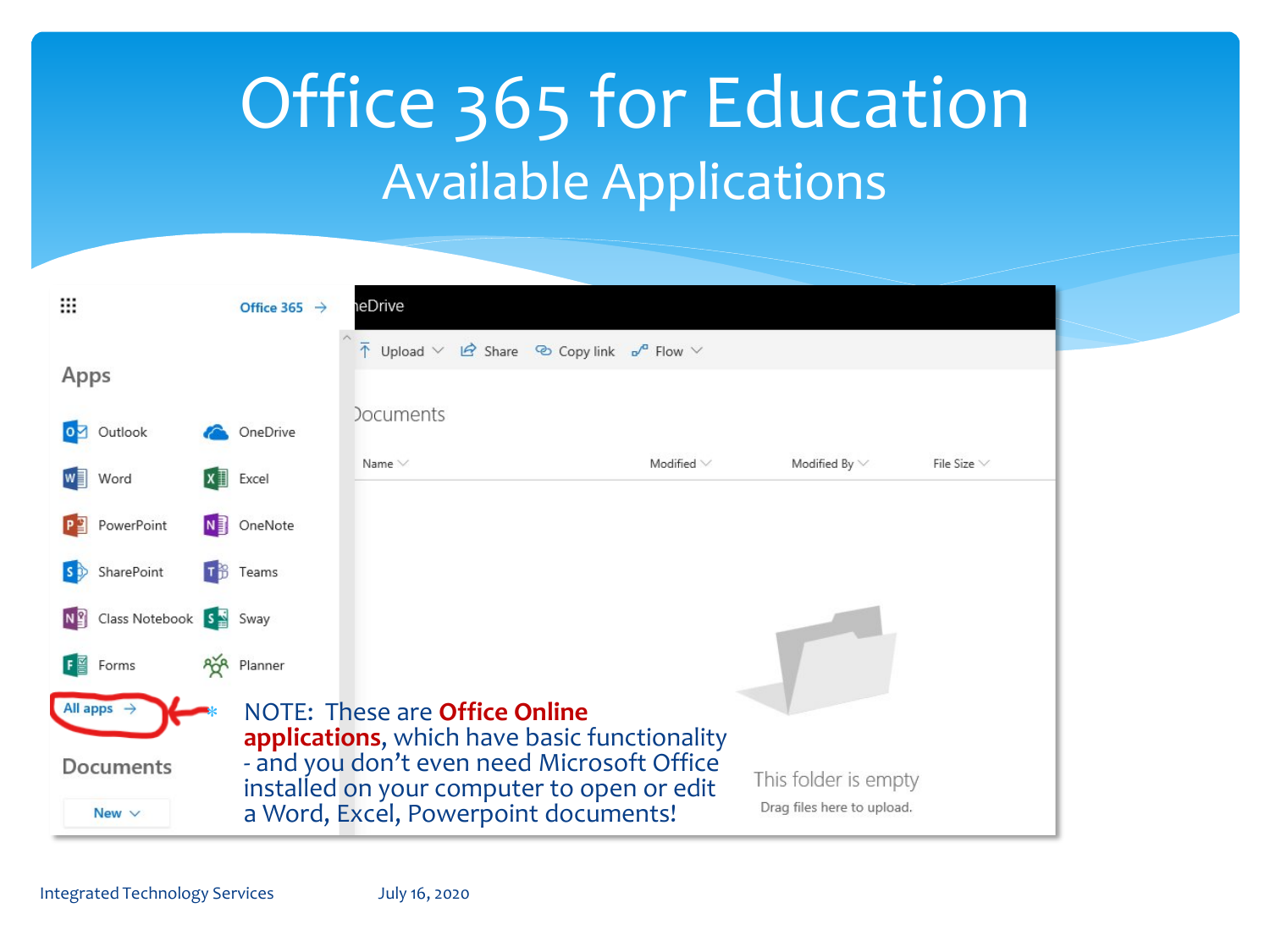# Useful Apps

- Outlook
	- best email app to use with mobile devices and computers
- OneDrive
	- Replaces your F:\> Drive (we no longer have F:\> drives)
	- Includes 1Tb cloud storage accessible from anywhere)
- $*$  Teams
	- video chat, present your desktop to others and do a Q&A or Poll with them as you present, etc.
- OneNote
	- amazing tool to organize work or study content
- Forms
	- fast and easy way to send out surveys, polls, etc.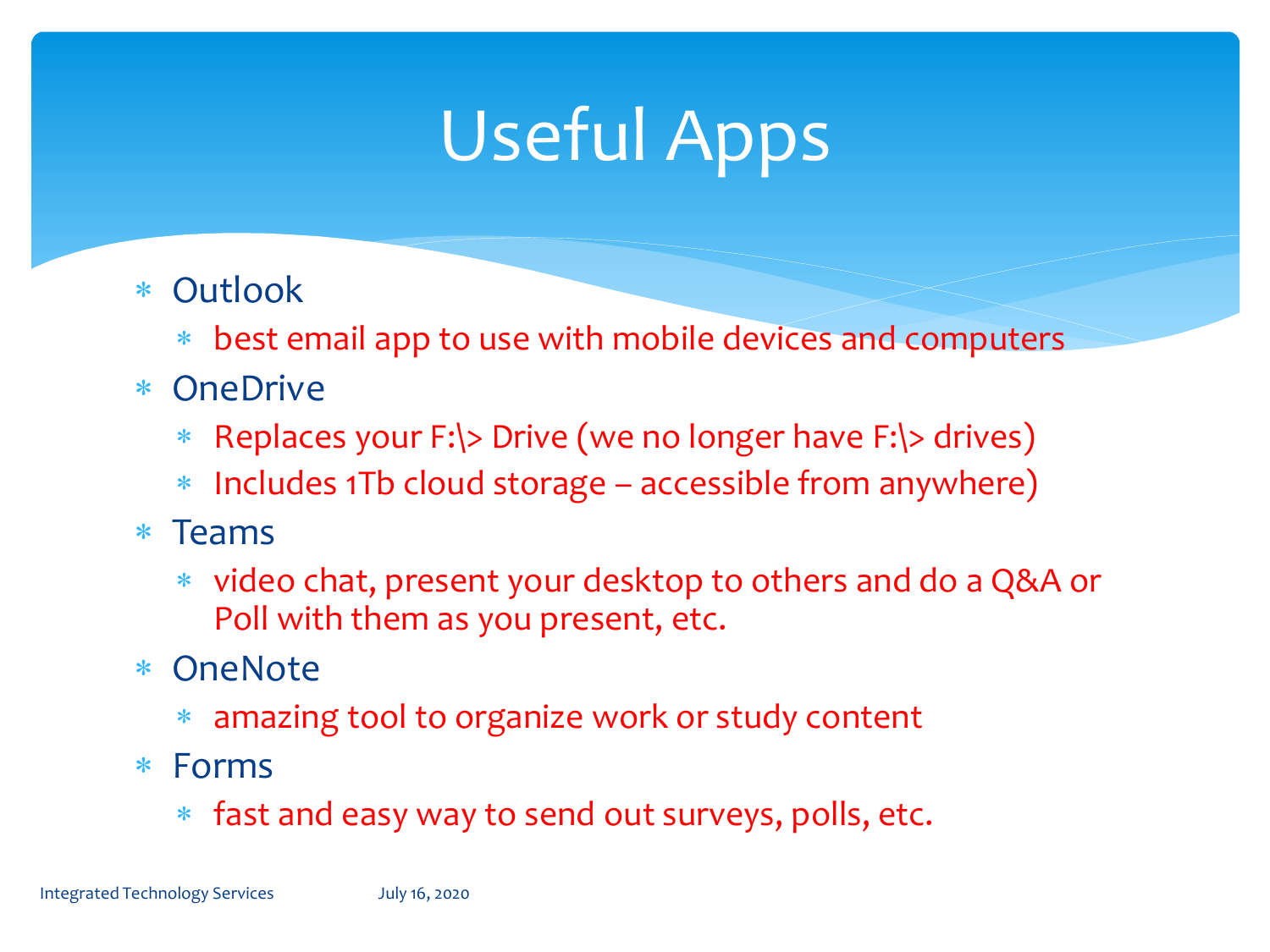### Office 365 for Education **OUTLOOK**

- The **OUTLOOK** App provides the **best integrated email and calendar experience** for both computers and mobile devices (native Android and IOS email/calendar apps can sometimes be problematic).
- It's designed to work with our **Microsoft 365 cloud email**, and the Outlook Calendar is automatically updated when you use any Microsoft Office Apps, as well some of the other enterprise applications used at the College.
- You can **add other accounts** (Google, Hotmail, etc.) to your Outlook client so all your email can be managed in one place.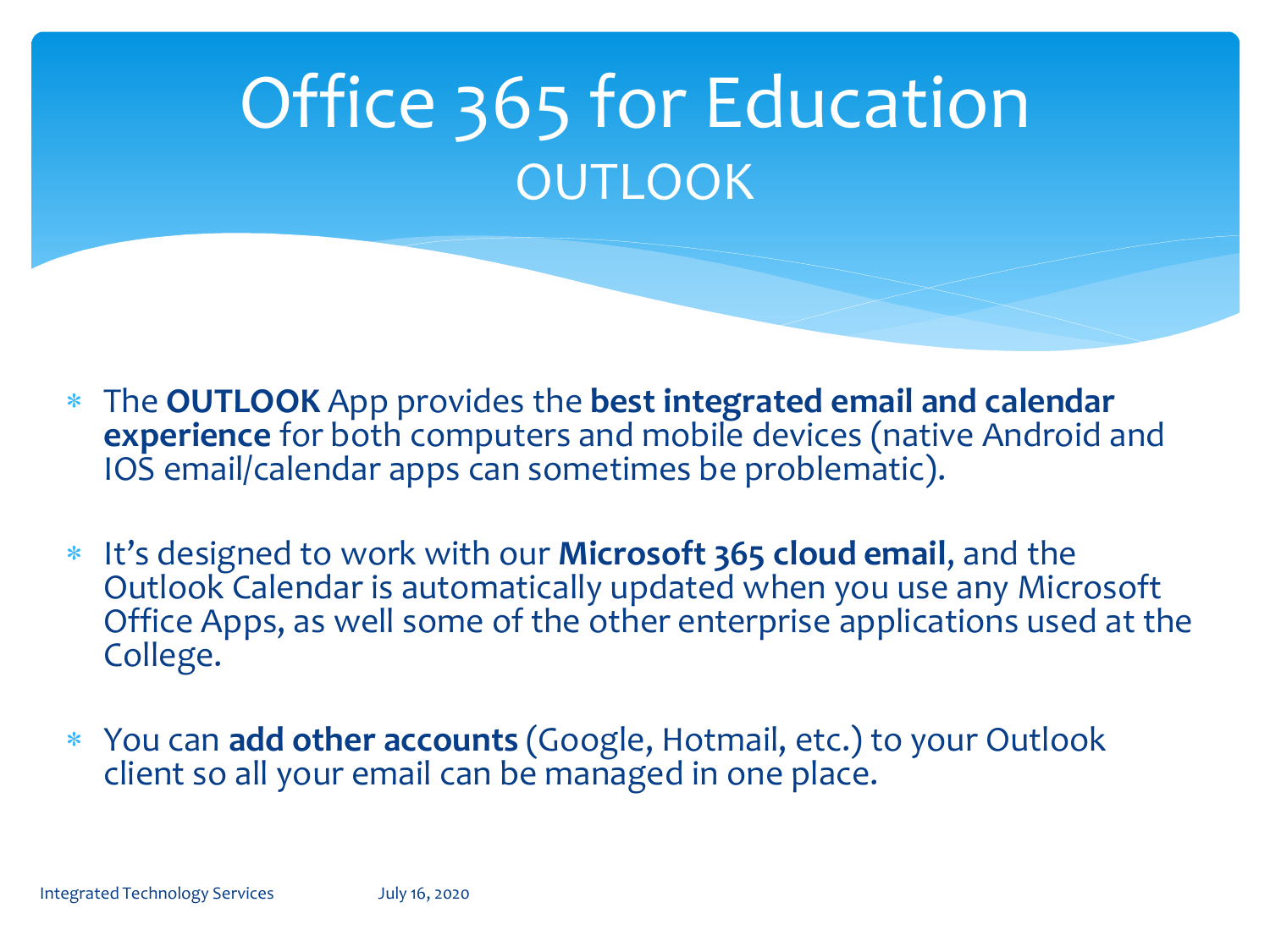### Office 365 for Education Using OneDrive at the College

 When you log into Microsoft 365 from your **Windows 10 computer** at any College location, you can easily save files to your OneDrive folder (1Tb storage in the cloud). **Previous versions of Windows** require you to download the OneDrive client from Microsoft ..

<https://www.microsoft.com/en-ca/microsoft-365/onedrive/download>

 When using a Microsoft Office application (Word, Excel, PowerPoint, etc.), you can save directly to your OneDrive location.

|                              |                                                             |                                                | Document1 - Word        |                   |  | $\begin{array}{ccccccccccccccccc} \bullet & \circ & \circ & \circ & \circ & \circ & \circ & \circ & \circ \end{array}$ |  |
|------------------------------|-------------------------------------------------------------|------------------------------------------------|-------------------------|-------------------|--|------------------------------------------------------------------------------------------------------------------------|--|
| $\odot$                      | Save As                                                     |                                                |                         |                   |  |                                                                                                                        |  |
| <b>ed</b> Home<br>$\Box$ New | $\bigodot$ Recent                                           | ↑ D OneDrive - Holland College                 |                         |                   |  |                                                                                                                        |  |
| D Open                       | <b>Holland College</b>                                      | Enter file name here<br>Word Document (*.docx) | $\overline{\mathbf{v}}$ | $\mathbb{F}$ Save |  |                                                                                                                        |  |
| Info                         | OneDrive - Holland College<br>@hollandcollege.com           | More options<br>New Folder                     |                         |                   |  |                                                                                                                        |  |
| Save                         | Sites - Holland College<br><b>IO</b><br>@hollandcollege.com | Name 1                                         | Date modified           |                   |  |                                                                                                                        |  |
| Save As                      | Other locations                                             |                                                |                         |                   |  |                                                                                                                        |  |
| Print                        | 喦<br>This PC                                                |                                                |                         |                   |  |                                                                                                                        |  |
| Share                        | Add a Place                                                 |                                                |                         |                   |  |                                                                                                                        |  |
| Export                       |                                                             |                                                |                         |                   |  |                                                                                                                        |  |
| Transform                    | $\overline{\Box}$<br>Browse                                 |                                                |                         |                   |  |                                                                                                                        |  |
| Close                        |                                                             |                                                |                         |                   |  |                                                                                                                        |  |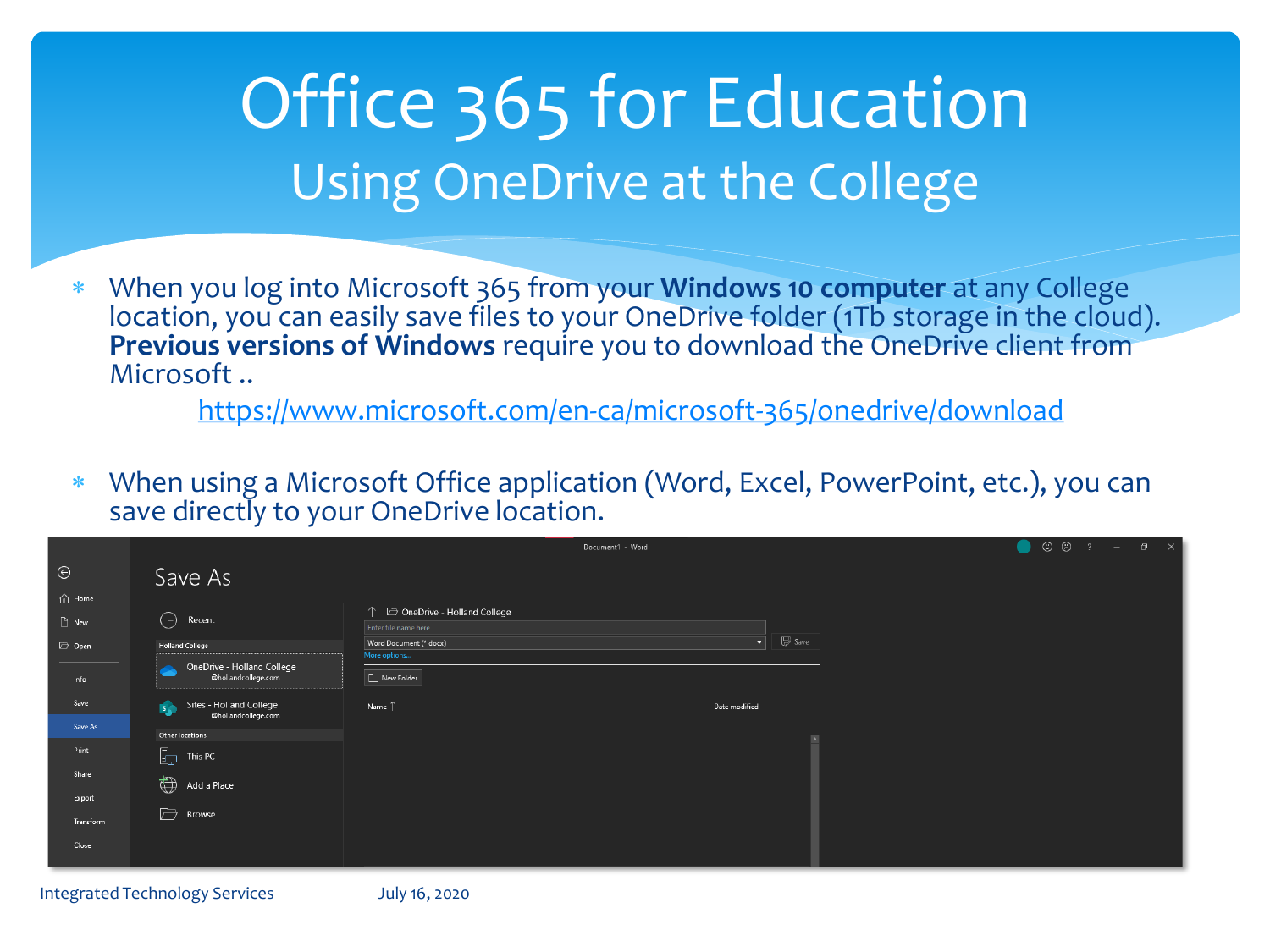### Office 365 for Education Using OneDrive at the College

| Edit View<br>File                            | Tools<br>Help     |                                                                                                                           |  |  |
|----------------------------------------------|-------------------|---------------------------------------------------------------------------------------------------------------------------|--|--|
| Organize v                                   | System properties | Uninstall or change a<br>Show information about yo<br>computer, such as the proc<br>speed and the amount of ir<br>memory. |  |  |
| Favorites<br>Desktop<br>Downloads<br>Dropbox |                   |                                                                                                                           |  |  |

- You can see your OneDrive Holland College when you open "Computer" from your Start Menu.
- You can also look in your C:\> Drive under Users\YourName To see the local copy of your OneDrive files.

It's even in your **All Programs** list under.. **OneDrive** 

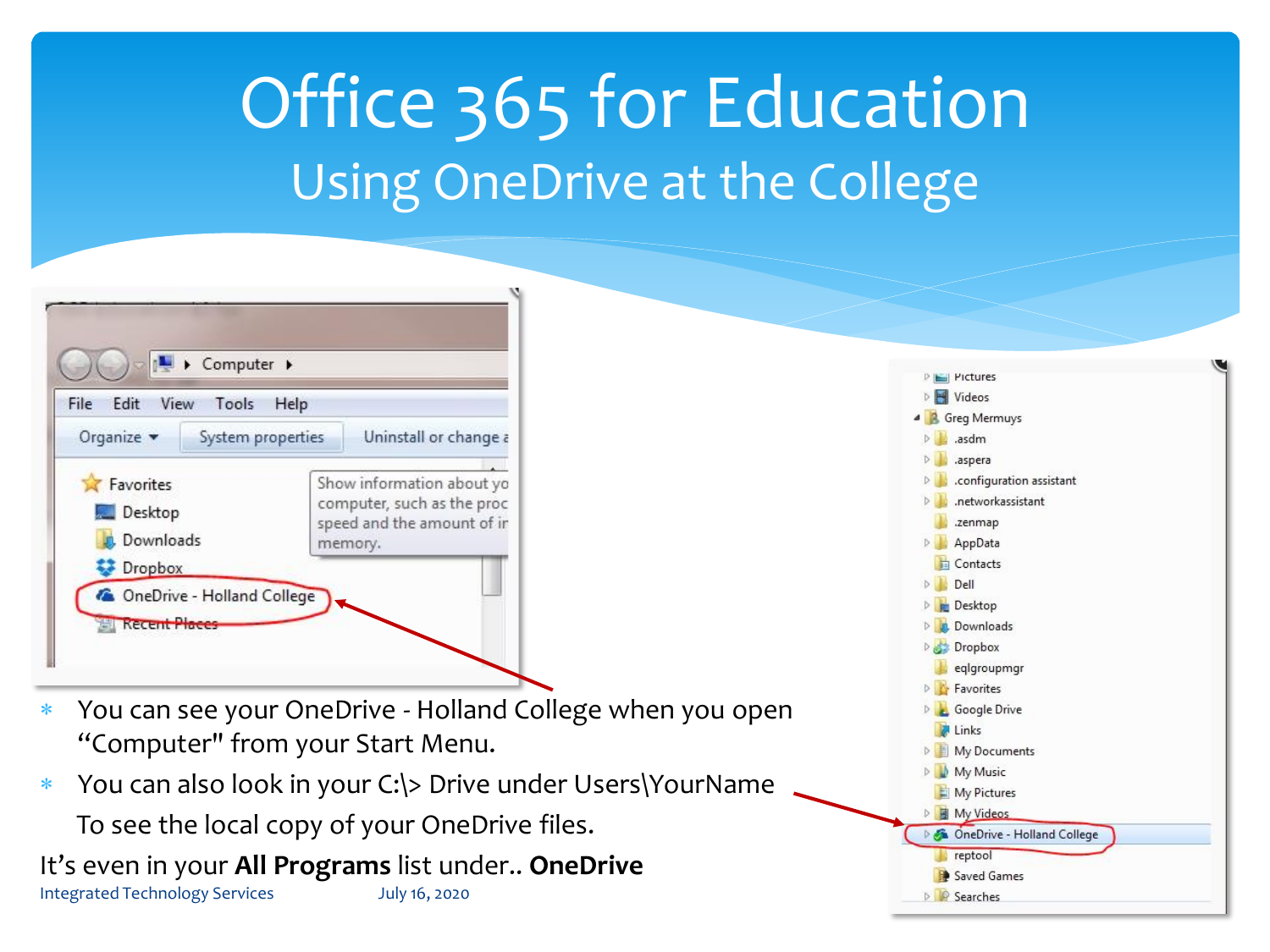### Office 365 for Education IMPORTANT when using OneDrive

#### **TIPS:**

- When you save a file to OneDrive, it actually first gets stored in folder on your computer **C:\Users\YourName\OneDrive - Holland College>** and is then synced to the cloud
- It is important that you understand the options for syncing some or all of your OneDrive files to your local computer. Over time, likely that your OneDrive files will not all fit on your local C:\>Di so learning how to manage what is local and what is "in the cloud" is very important.
- Please ensure you have **Files On-Demand** enabled in your OneDrive client settings to save space and only download files locally as you use them
- **Consider your OneDrive storage as a your "personal" storage location in the cloud (similar to the old F:\> Drive on the HC network).** While you can carefully "share" documents and fold with others, it is not a replacement for the old S:\> Drive (Common Drive). It is difficult to manage widespread sharing v many people using OneDrive …

| า a          | Microsoft OneDrive                                                                                                                                                      |                              |  |                                                      |  |           |        |  |  |  |
|--------------|-------------------------------------------------------------------------------------------------------------------------------------------------------------------------|------------------------------|--|------------------------------------------------------|--|-----------|--------|--|--|--|
| ınd          | Settings                                                                                                                                                                |                              |  | Account Backup Network Office About                  |  |           |        |  |  |  |
| ome<br>it is | General<br>Start OneDrive automatically when I sign in to Windows<br>$\angle$ Automatically pause sync when this device is on a metered network                         |                              |  |                                                      |  |           |        |  |  |  |
| rive,        | Notifications<br>$\vee$ Display notifications when people share with me<br>$\sqrt{}$ Warn me before removing files from the cloud<br>Notify me when sync is auto-paused |                              |  |                                                      |  |           |        |  |  |  |
|              |                                                                                                                                                                         | Files On-Demand<br>More info |  | $\vee$ Save space and download files as you use them |  |           |        |  |  |  |
|              |                                                                                                                                                                         |                              |  |                                                      |  |           |        |  |  |  |
| ders         |                                                                                                                                                                         |                              |  |                                                      |  |           |        |  |  |  |
| $\nu$ ith    |                                                                                                                                                                         |                              |  |                                                      |  |           |        |  |  |  |
|              |                                                                                                                                                                         |                              |  |                                                      |  | <b>OK</b> | Cancel |  |  |  |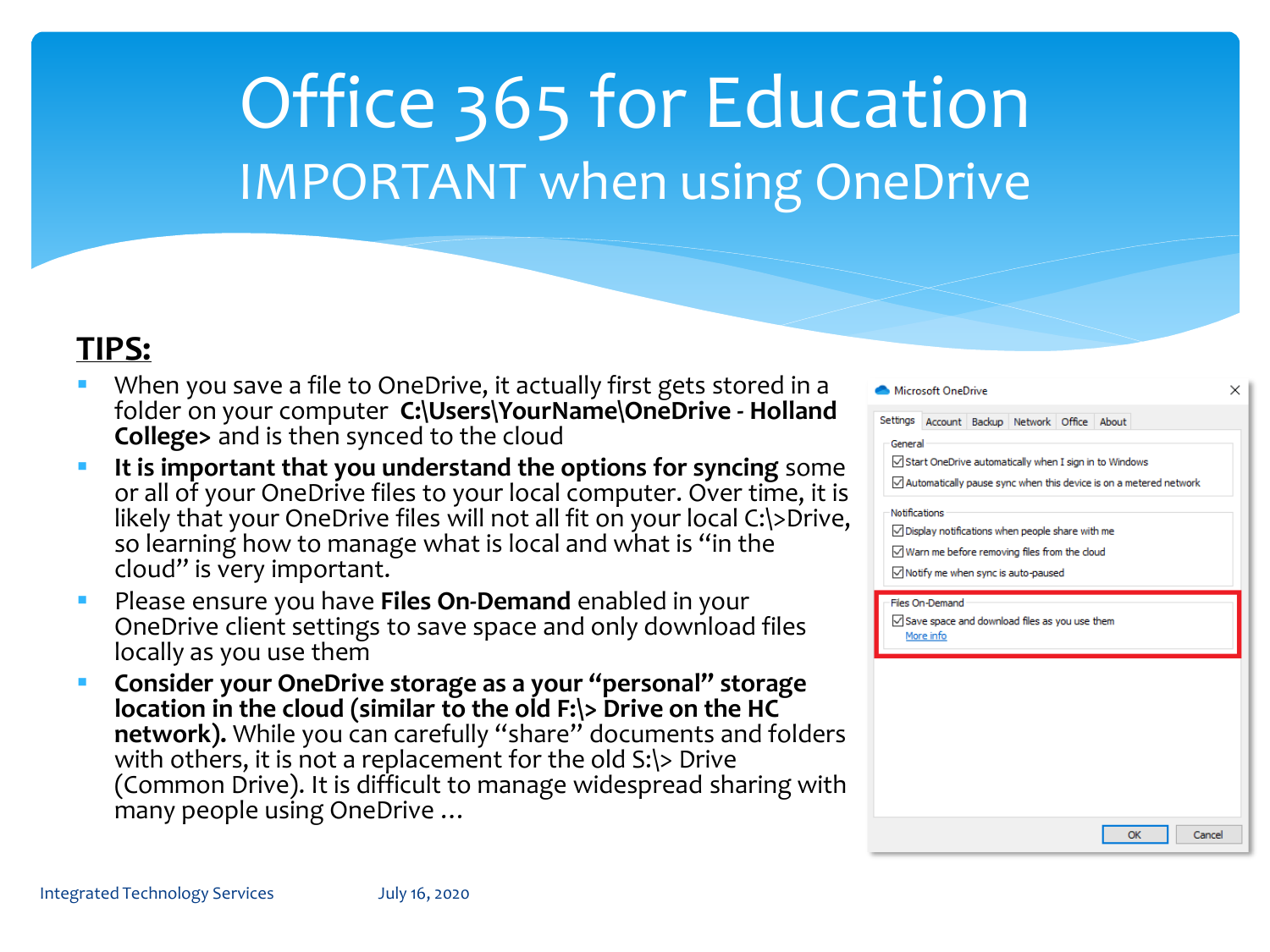### Office 365 for Education **TEAMS**

### **TEAMS**

- Replaces Skype for Business video conferencing, and includes many great additional features for collaboration and sharing
- Video conference and share documents (or your screen) with people both inside and outside of Holland College
- Have "group chats" or "individual chats"
- Easily record your meeting and have it automatically uploaded to Microsoft Stream (and then automatically transcribed into text)
- Works great on any mobile device as well as your computer
- A very good TEAMS tutorial can be accessed at [https://support.microsoft.com/en-us/office/join-a-teams-meeting-](https://support.microsoft.com/en-us/office/join-a-teams-meeting-078e9868-f1aa-4414-8bb9-ee88e9236ee4?ui=en-us&rs=en-us&ad=us)078e9868-f1aa-4414-8bb9-ee88e9236ee4?ui=en-us&rs=en-us&ad=us

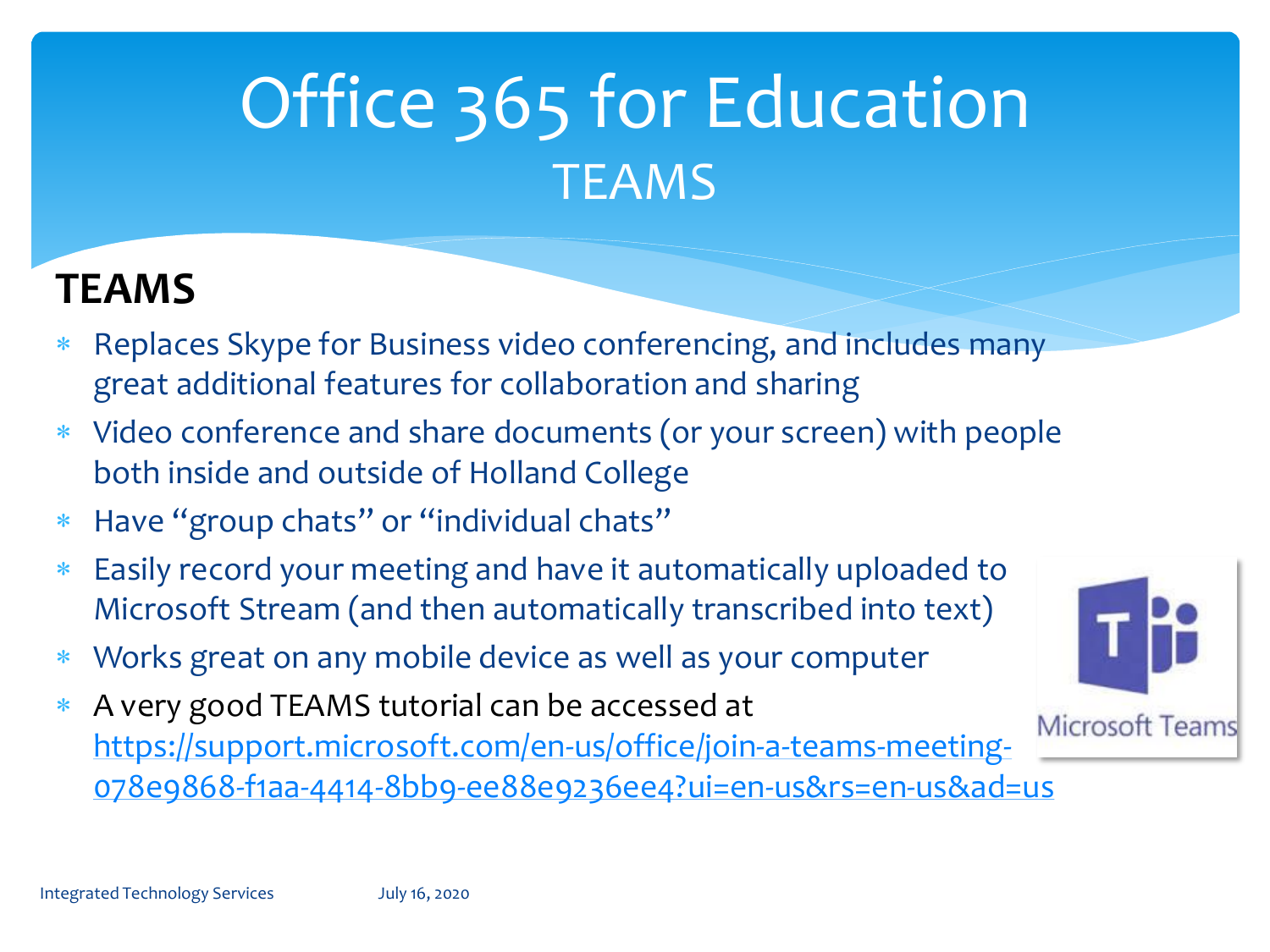### In Conclusion

- Although we have made considerable progress in making these latest Office 365 applications and services available to all staff and students, we simply haven't had the time to thoroughly learn and test all the features.
	- Integrated Technology Services staff only had the opportunity to do some limited testing – there are many things we still don't know about these products.
	- If you have questions or issues, use Google and YouTube to find answers, as they provide a wealth of good information.
	- We know that saving and retrieving files from the cloud will be slower than saving to the F:\> Drive. Large files will definitely take time, so consider the "cloud" like your own portable USB drive.
	- \* If you find there are significant performance or security issues, be sure to let us know.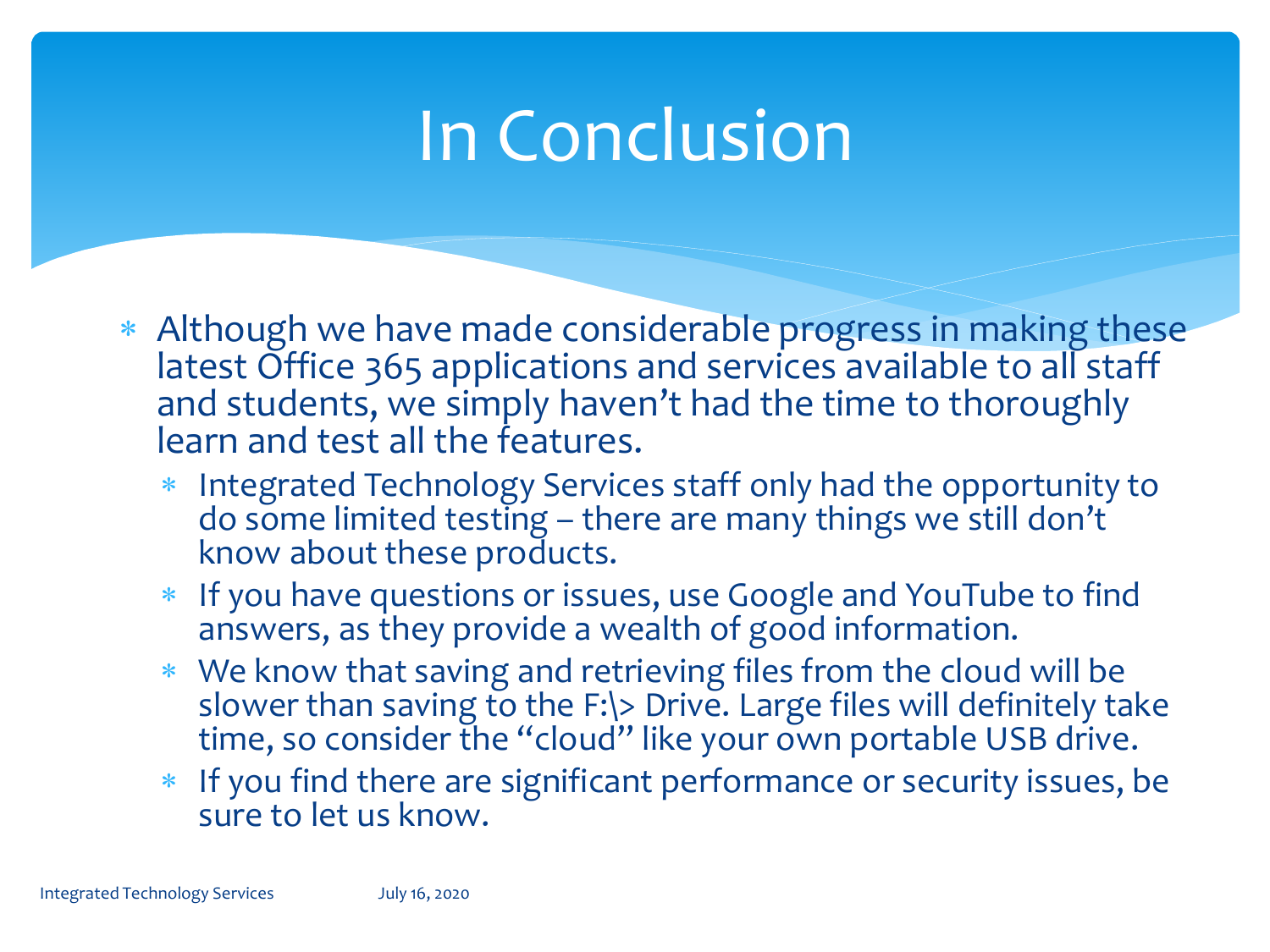### **Tutorials**

- Microsoft Office Help & Training (for all Office Apps) <https://support.microsoft.com/en-us/office>
- Microsoft OneNote

<https://www.onenoteineducation.com/>

#### Microsoft OneDrive

[https://support.microsoft.com/en-us/office/onedrive-video](https://support.microsoft.com/en-us/office/onedrive-video-training-1f608184-b7e6-43ca-8753-2ff679203132?ui=en-us&rs=en-us&ad=us)training-1f608184-b7e6-43ca-8753-2ff679203132?ui=enus&rs=en-us&ad=us